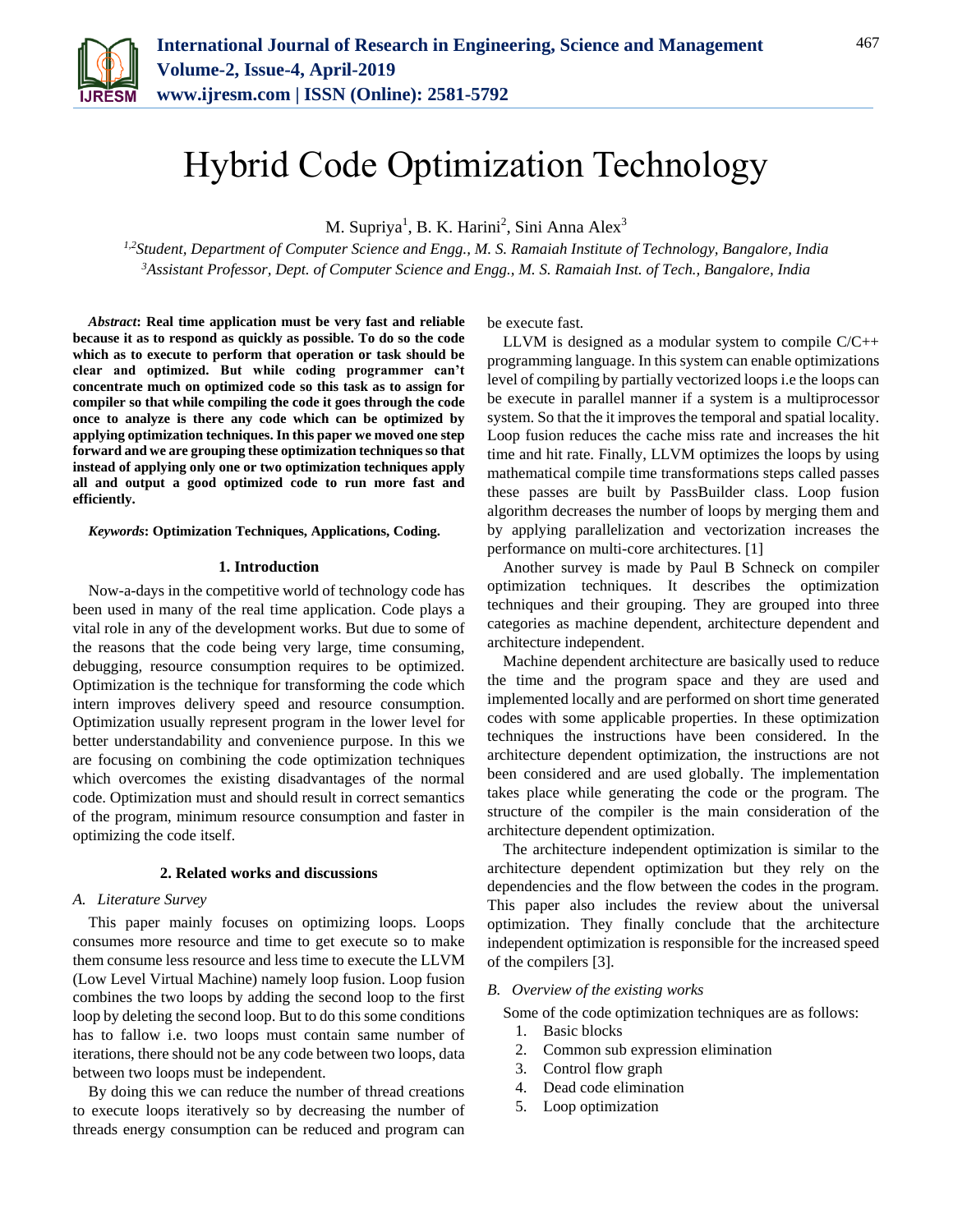

#### *1) Basic blocks*

Codes are generally executed in the linear sequence i.e. step by step execution. They are said to be the basic blocks of the code. The compiler decomposes the code into the number of blocks. Normal codes have the jump statements which are said to have more computation but these blocks doesn't involve in any of the go to or jump statements.

When the execution starts from the first line a block will be created for the line and flow will be maintained till the completion of the respective block. Once a block is created for the particular code there would be no permission for the other codes to enter the block or exit the block.

The code inside the block will be executed exactly once. But what about the jump or loop statements in blocks? The loops or jump statement will be created as the separate block so that there wouldn't be any interruption for the normal codes by these statements. This helps in faster execution of the codes.

## *2) Common sub expression elimination*

The expressions which already been computed will be appeared in the code again and again then those expressions can be called as common sub expression. As the name itself suggest that a sub expression which is commonly used will be identified. After identification of the expression the value will be computed. The value assigned to the identified expression will be replaced wherever being used in the entire program. The common sub expressing can be classified into local and global common sub expressions. Local sub expression where the search for the expression will be restricted for the particular blocks where as in global common sub expression searches for the expression in the entire program or the procedure. This method would help in reducing the computation and lesser memory usage [6].

## *3) Control flow graph*

Here in this the blocks will be represented as nodes. Control flow graphs gives the information about where to go next or the flow to be followed further i.e. control information. This control information will be given inside the blocks itself to avoid confusion. It helps in providing the connectivity between the nodes i.e. blocks.

## *4) Dead code elimination*

There are some codes which is never used or not reachable or in case used their output will not be useful. Those codes can be called as dead codes. So, by eliminating such codes will be highly advantageous. It would decrease the code size, lesser execution time, minimized memory usage [7].

# *5) Loop optimization*

Loops usually eats up a larger time for execution and more computations. There are some codes in the loops which produces the same output even inside or outside the loop. So, it is better to maintain such codes outside the loops. Sometimes programs tend to execute more loops. Better to avoid loops as much as possible to improve accuracy. Loop optimization is the process of increasing the execution speed and reduce the overheads introduced by the loops [5].

# *C. Proposed system*

In the proposed system the program will be divided into number of blocks. The blocks will be represented in the form of nodes. The flow between the nodes i.e. control information will be provided by the control flow directed graph. Once the code is been divided into blocks. If the block includes dead codes, loops, expressions they will be further optimized for improved efficiency. Once the entire code is been analyzed for the particular block. Identify the dead codes. Identification process is done by finding out declared and unused expression, expressions whose output doesn't impact the programs execution and unreachable codes. In each and every block we are removing the dead code which helps in faster execution of code, code minimized etc. once the dead code elimination is ended the loop optimization starts up for each and every block.

While analyzing the block check for the code which results in same output if present inside or outside the loop. Then place such codes outside the loops. If there are two blocks with two separate loops then combine such blocks into one but with some constraints applied. The loops should have same number of iterations, shouldn't have code in-between them. Such codes which satisfy the above conditions can be merged into two and proceeded further. If loop variables indexes into an array then interchange the inner loop to outer loop. Such helps in improving the locality. When a while loop is encountered replace the code by do while loop for reducing the number of jumps. When nested loops are seen apply skewing. If there are no dependencies between the loops then partition them with the many number of blocks. After the loop optimization perform common sub expression elimination. Find the sub expression in the program and compute the expression. Store the computed expression in the particular variable and replace the variable when required instead of computing the expression again and again.

## *D. Example*

int main() { int i ,a=1,n,b,c,d,e,sum,diff; printf("Enter the n value $\langle n" \rangle$ ; scanf("%d", &n);  $for(i=0;i < n;i++)$ {  $sum = a+i;$ } Printf("sum=%d\n",sum);  $for(i=0;i //multiple loops$ {  $diff = a-i;$ } Printf("diff  $=\%d\n$ ",diff); b=sum; //dead code  $if(b>10)$ {